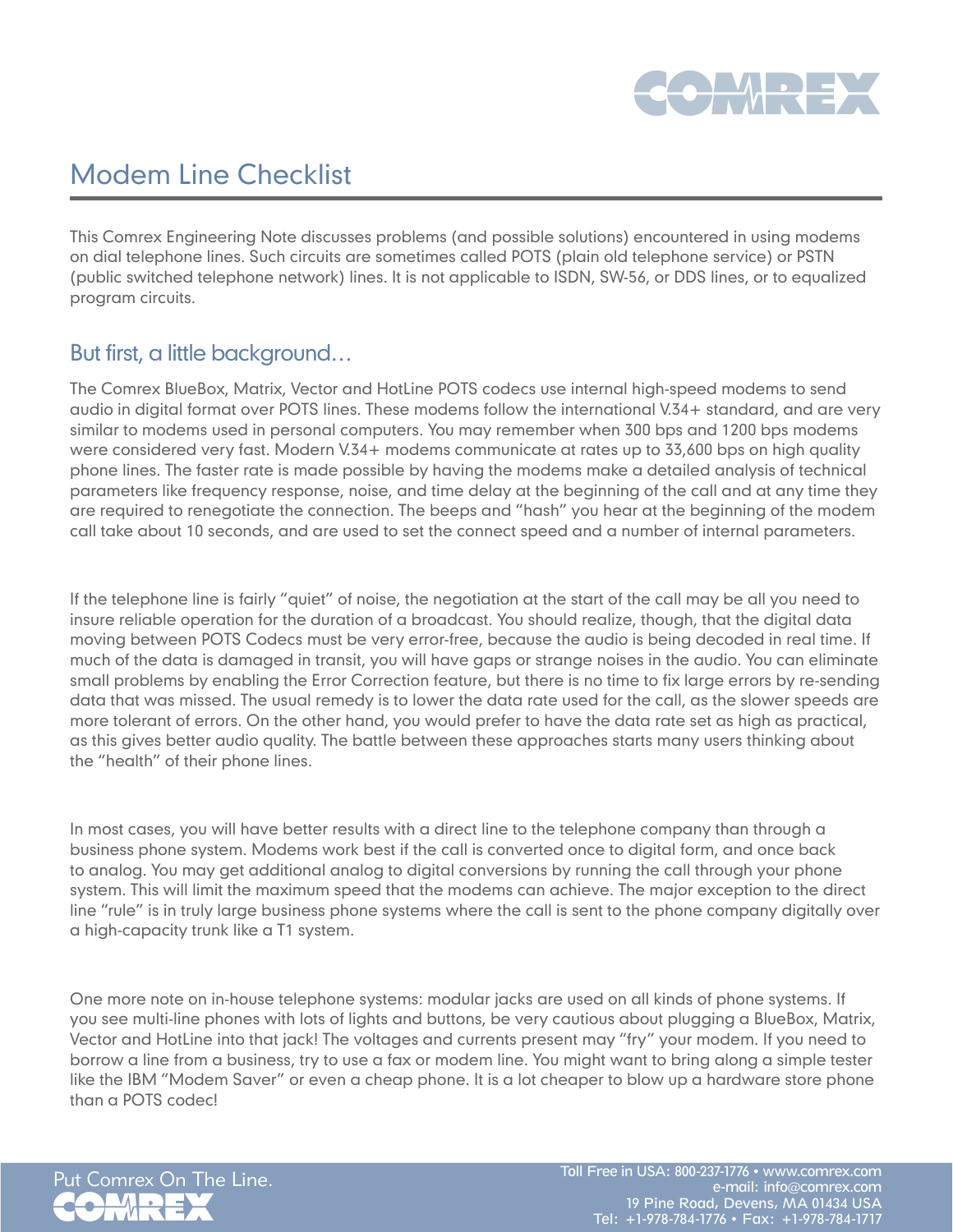

If you are having trouble getting good modem connections, we strongly suggest you start your troubleshooting at the studio end. If you have a problem there, it will affect all of your POTS codec broadcasts.

#### **Checklist**

- Make a test call to the Comrex POTS codec test number: 978-784-1700. Note the modem connect speed. Listen to the audio for 5-10 minutes. If you notice errors, try using the Qdial (HotLine) or DropRate (Vector, BlueBox & Matrix) key to step down one speed at a time until the audio is stable. You may want to try more than one call, and see if there is any difference. If you are happy with the performance, your problems may be at the other end of your broadcasts. Try the same test there.
- If your POTS codecs work fine on long-distance calls, but have problems on calls within your area code, the real culprit may be the manner in which the phone company routes calls between those offices. You may be "getting stuck" with older microwave circuits, or extra analog/digital conversions at the boundaries of different phone companies. Your ability to solve this problem is limited. You may try to dial the call as a long distance call, either using a calling card or a 10-10-XXX force code. In any case, if you are happy with long distance calls from a particular site, the local part of your telephone circuit is OK! The rest of the information in this checklist may help, but your real problems are elsewhere.
- Since natural events (like thunderstorms) and unnatural events (like interns who plug your expensive POTS codec into electronic key phone systems) can damage the modem or interface circuitry in your HotLine or Vector, you should try to weed out a bad unit. Make calls from each codec to our test number, using the same phone line, if possible. If one unit behaves oddly, call Comrex Tech Support.
- Start at the back of the codec. Try another modular phone cord, even if you have been using the one we supplied. You might also look at the telephone wall jack to see if the pins are straight and the cable connections are OK. You'll feel mighty foolish if you spend lots of time with the phone company, only to find that this is the problem!
- Next, plug a phone into the line jack, and make a call to a cooperative person on another (hopefully clean) line. Listen carefully for hum, buzz, clicks, or cross-talk from other phone lines. Try to do this at a time of day when other phones at that site are in frequent use. If you can hear such noises, you will have a target to aim for. Then try the same call with the phone connected at the demarcation point where the phone lines are terminated by the phone company. Be sure that your other internal wiring is disconnected when you make the call. If the line is clean, the trouble may be in your inside wiring. If the line is still noisy, the problem is either with the phone company or the phone wiring at the other end.
- Check out your inside wiring. How does the line get from the telephone company demarc point to your codec? You may want to route a separate line away from other lines or electrical circuits. Make sure there are no cable staples that go through the cable! What kind of wire is used? We strongly suggest twisted pair phone cables – if you are using "quad wire," you may be picking up extra noise. If you are buying cable, consider using Category 3 (or higher) computer network cable. Are there other phones, modems, fax machines or devices on your line? We suggest that your POTS codec be the only thing on the line. Even if the other equipment is turned off, the extra circuitry on the line may limit your modem performance. If you need to share the line with other equipment, consider putting in a simple switch to isolate the codec.

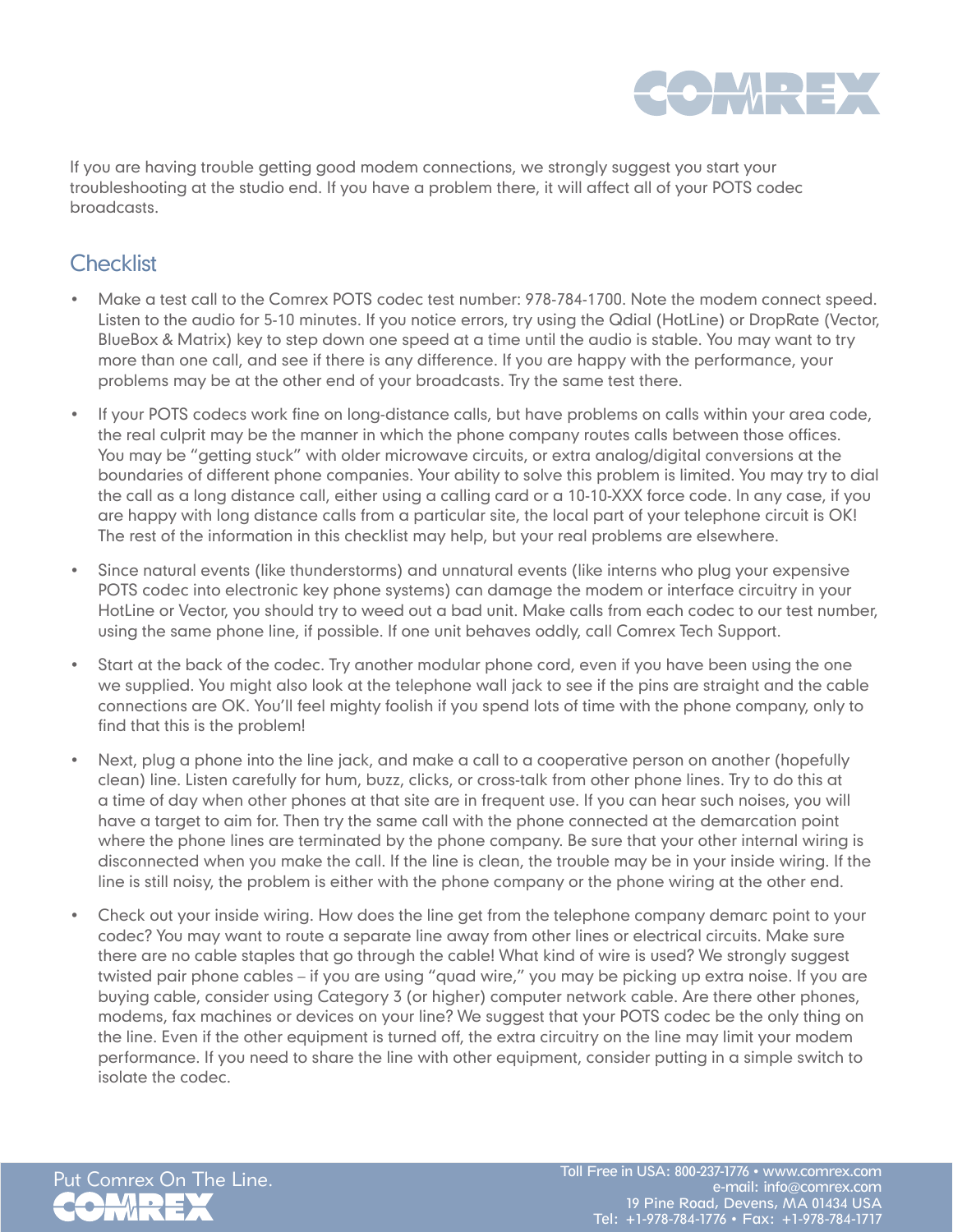

- • Are you located at an AM transmitter site? If so, we strongly suggest using a telephone line RF filter with good attenuation in the AM broadcast frequency range. In really stubborn cases, you may need to filter the line at the telephone company demarc point and at the back of the codec. Assuming that the inside wiring checks out OK at each end, it probably is time to start talking with the phone company. Just a caution, though: they are now being deluged with calls from Internet users who feel that their modem performance is being affected by their phone lines. It is probably not in your best interest to stress the word modem in your conversations with the telephone company. They will probably just give you a terse dissertation on how they are not required to support modems above the 2400 bps level.
- If there is audible noise on the outside line, go right ahead and report it. If the problem is weather related (such as with rainy weather), make the call when the line is actually acting up. They will do an initial test through their computer system. If they see something wrong, they will dispatch a repair person to deal with it. The problem will likely be some imbalance between the line and ground, maybe due to a bad cable, or a bad line protection device. If they don't see a significant problem by looking through their computer system, you may have to do some talking to get them to dispatch someone. Be persuasive, but don't try to dazzle them with your technical competence or assertiveness training.
- If a repair person visits you, make the most of the situation. Don't just send them to the closet at the end of the hall. Clean it out in advance so they can get in there without danger. Stay with them. Gently explain your problem. Offer coffee. Even if they don't find the problem, you may wind up with a better friend the next time. Try to get them to check the line for "balance," even if you are a little shaky as to what that means. See if you can find out how the line gets to you from the telephone company office. In order for this conversation to make sense, we suggest that you read the following:

## Phone Line 101

The simplest phone line is just a pair of copper wires running from the telephone company office to your location. Part of the line may run above ground suspended on phone poles, and part may be underground, either directly buried or in conduit pipes. Both are subject to weather-related problems. Water can enter improperly sealed cables and cause partial connections between your wires and ground, or other wires in the cable. Small animals can chew at cables and damage the insulation on the wires, with the same result. Lightning strikes can damage protective devices on the lines, resulting in partial connections from the wires to ground.

Even the simple phone line is actually fairly complicated. If the line is over 3 miles in length, the phone company will insert "loading coils" which help equalize the frequency response of the line. These loading coils don't introduce any extra noise, but they will limit modem performance to 21,600 bps or so. A nastier thing is the addition of "bridge taps" on the line. These are simply other pairs of wires connected across your line. They may run down other streets and end on poles, in manholes, or inside other buildings. Nothing is connected at the other end, but the extra capacitance of that cable will cause peaks and valleys in the frequency response of your line. Bridge taps may also introduce extra noise or crosstalk as well. A "worst case" scenario would be for you to be assigned a cable pair that was previously used at another location, and still has inside wiring connected in that building.